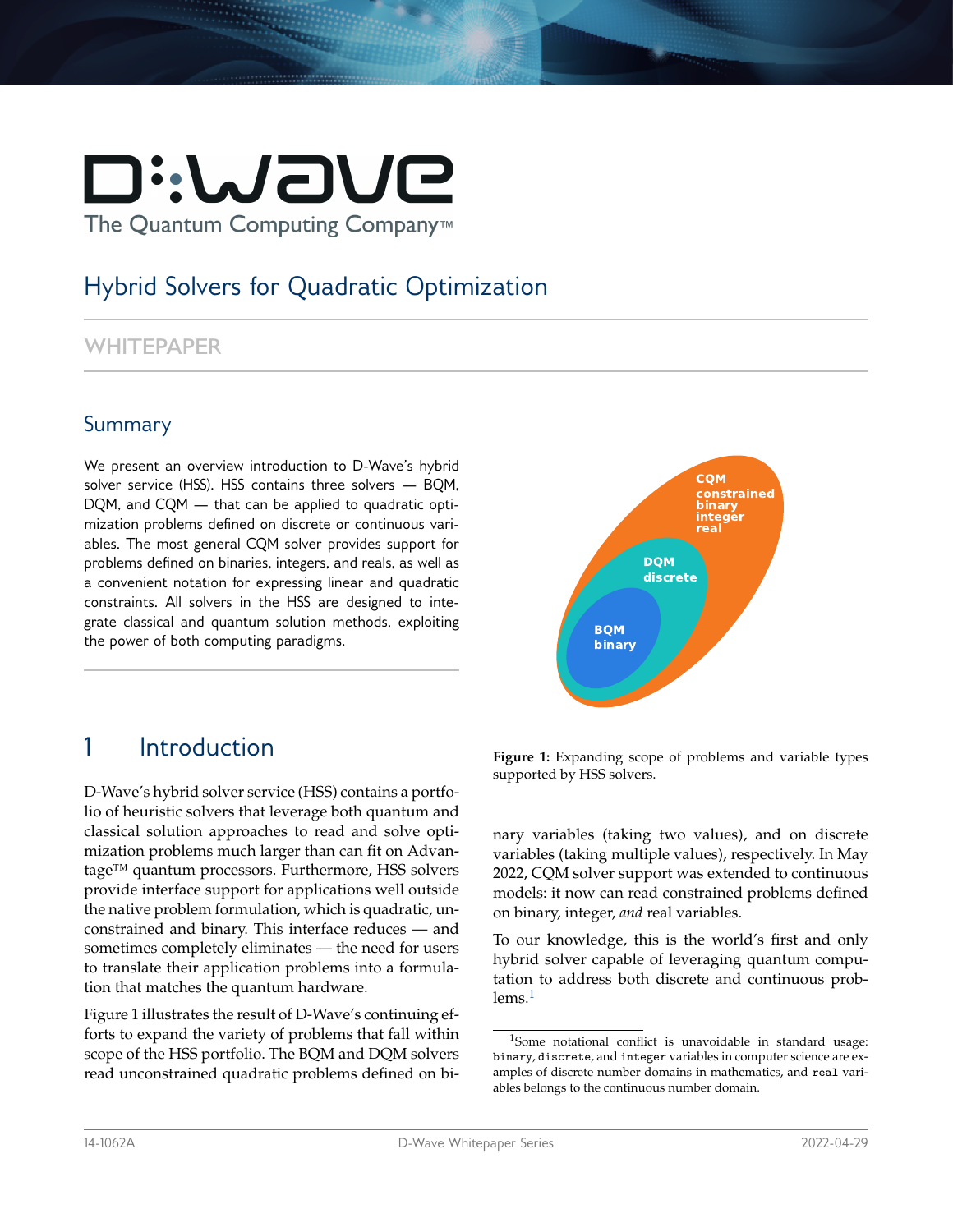This white paper presents an overview of solvers in the HSS portfolio, as follows.

- Section 2 surveys the varieties of problem types that can be addressed by solvers in the HSS.
- Section 3 presents a small performance comparison illustrating how problem features can be matched to solver types.
- All solvers in the HSS implement a classical front end that works in tandem with a quantum back end. Section 4 describes this arrangement and shows how the hybrid workflow can demonstrate *quantum acceleration* of a classical computation.

The hybrid solver service is cloud-based and offered by subscription via the Leap™ web portal; see [1,2] to learn more about Leap and the hybrid solver service.

For developers who prefer to implement their own approaches to combining quantum and classical computation, D-Wave offers **dwave-hybrid**, an open-source Python framework with support for building hybrid workflows that interface with D-Wave's quantum annealing processors; visit [3] to learn more.

# 2 Quadratic Models for Real-World Problems

This section illustrates the differences in types of problem formulations — called models — that are supported by the three solvers in HSS.

We start with the binary quadratic model (BQM), which matches the native formulation used by Advantage quantum processing units (QPUs). In principle, any NP-hard problem can be efficiently translated to a BQM and solved directly in quantum hardware. However, most BQMs of real-world interest are simply too large to fit on current-sized Advantage quantum processing units (QPUs). The BQM hybrid solver in HSS removes this obstacle by providing an interface that can read general BQMs containing up to one million variables (see Table 1).

Researchers have built up a large "cookbook" of problem translations to DQMs: see [4] to learn about the hundreds of different applications that have been demonstrated to run on D-Wave systems. However, new application problems continually arise, and new and better translation strategies are continually needed.

The DQM and CQM solvers are part of an outreach effort by D-Wave developers to expand the scope of models that can be solved directly in HSS, without needing additional translation to BQMs. These solvers can be more convenient to use and, in some cases, can deliver better hybrid performance than the BQM solver.

**Binary Quadratic Models** Graph *G* in Figure [2](#page-2-0) (a) shows a simple BQM problem known as MAXCUT. The nodes of *G* are variables and the edges represent interactions between pairs of variables. A solution to the problem corresponds to an assignment of values (in this case colors) to the nodes of *G*. This is a *binary* problem because only two values 0 (teal) or 1 (orange) can be assigned to the nodes.

The edges of *G* are assigned numbers, called *biases*, that express preferences for certain value combinations on endpoint nodes. In this example, a solid edge has negative bias, expressing preference for *same* values (0,0) or (1,1), and a dotted edge has positive bias, expressing preference for *different* values (1,0) or (0,1). Assume that the length of an edge indicates the magnitude of the bias and the strength of the preference. (BQMs also support assignment of biases to nodes, but MAXCUT does not use this feature.)

Each possible solution has a quality score *S*, computed according to how well the assignment satisfies the preferences expressed by biases. This is a *quadratic* problem because calculation of *S* incorporates edge and node biases, whereas a *linear* problem only considers node biases. The MAXCUT problem is, given a graph *G* and its biases, to find an assignment of binary values to nodes that maximizes *S*.

Variations on this abstract problem arise in many realworld application areas, such as:

• **VLSI circuit design.** Nodes represent circuit components and edge biases represent preferences that components be located on "same" or "different" design layers. An optimal MAXCUT solution assigns components to two layers (0 or 1) in a way that minimizes the cost of wires needed to connect components within and between the layers.

Copyright © D-Wave Systems Inc. Notice that the control of the control of the control of the control of the control of the control of the control of the control of the control of the control of the control of the control o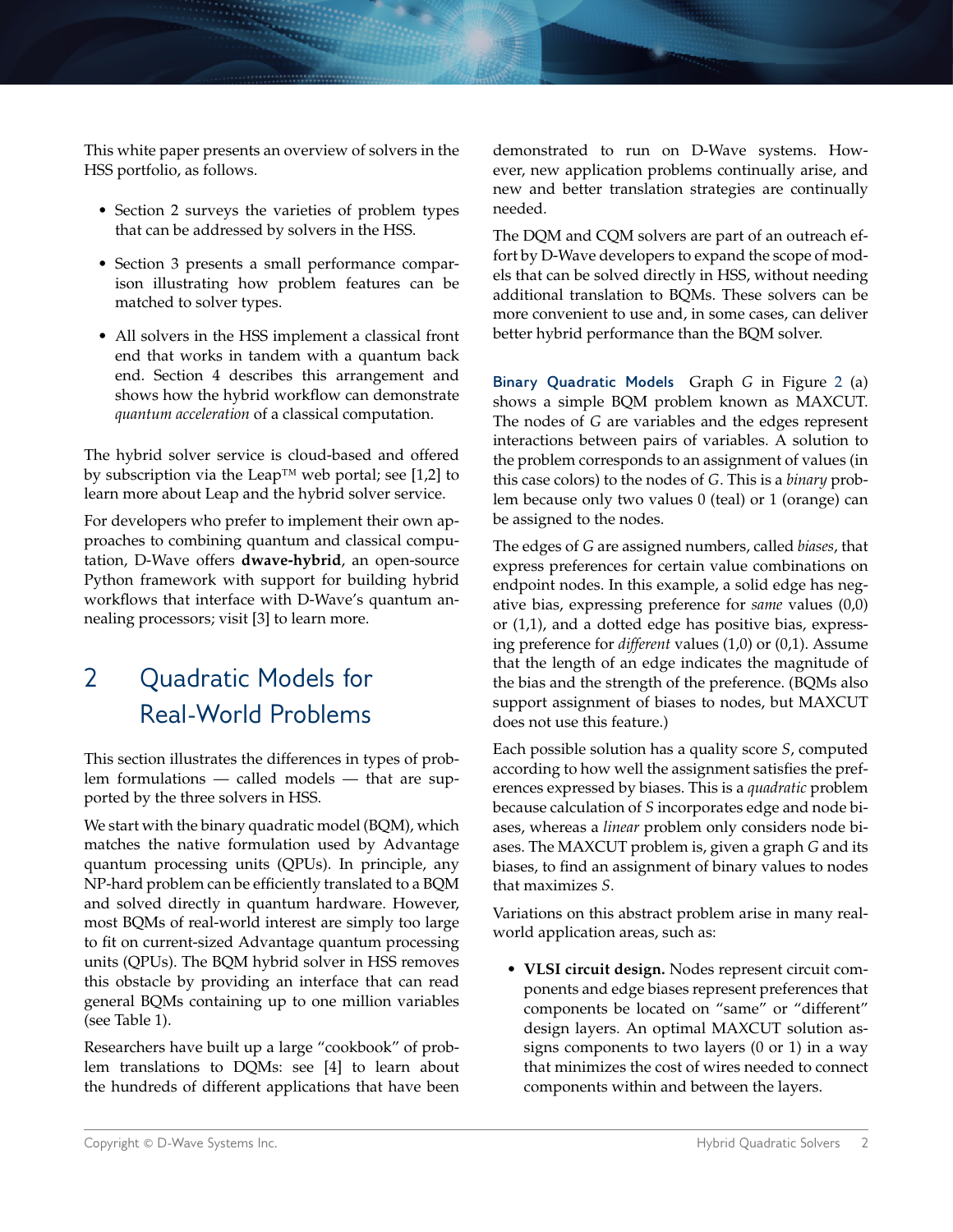<span id="page-2-0"></span>

**Figure 2:** (a) A solution to a BQM problem with binary variables taking two values (teal and orange). (b) A solution to a DQM problem with discrete variables taking four values (orange, teal, purple, blue). (c) A solution to a CQM problem with constraints, defined on integer variables assigned to gradations of colors.

- **Portfolio allocation.** Nodes represent financial assets available for purchase. Node biases represent expected returns, and edge biases represent price correlations (positive or negative) between asset pairs. A robust portfolio minimizes risk by using diversification to maximize negative correlations within a group of selected assets. An optimal solution to this problem divides the assets into two groups ("select" and "omit'), to maximize return and minimize risk in the selected set.
- **Social network analysis.** Nodes represent people, and edge biases represent friendly and hostile encounters between them. An optimal solution to the "community detection" problem assigns people to two groups to maximizes a score measuring friendly relationships within groups, and hostile relationships between members of different groups.

To elaborate on the third example, suppose the edge biases represent friendly (solid) and hostile (dotted) encounters among citizens of twelfth-century Verona. The computational problem is to assign citizens to the groups Montague (0, teal) and Capulet (1, orange), to maximize the MAXCUT score *S*. Figure [2](#page-2-0) (a) shows one possible solution.

Researchers in social network analysis study the num-

ber of "frustrated" edges in an optimal solution — that is, hostile encounters within a group or friendly encounters between members of different groups. For example, Juliet is friendly with both Romeo and her father, but Romeo and Lord Capulet have a hostile relationship: any assignment must frustrate at least one edge of this triangle. In another example, Mercutio has a hostile relationship with both groups, $^2$  $^2$  so some edges must be frustrated no matter which group he is in. A high number of frustrated edges in an optimal solution is a sign of *structural imbalance*, which is associated with increased potential for clashes, violence, and perhaps even tragedy.

**Discrete and Integer Models** Suppose now that Figures [2\(](#page-2-0)b) and [2\(](#page-2-0)c) represent solutions to a network analysis problem involving four social groups in Verona and Florence: Capulet=orange=1, Montague=teal=2, Medici=purple=3, and Albizzi=blue=4. DQMs and CQMs may be defined directly on discrete and integer variables which allows the user to circumvent both problems. In this context, *discrete* refers to categorical values such as colors or surnames, whereas *integer* refers to numerical values.

Although it is technically possible to formulate this problem as a BQM, techniques for doing so would in-

<span id="page-2-1"></span><sup>&</sup>lt;sup>2</sup>"A plague o' both your houses!"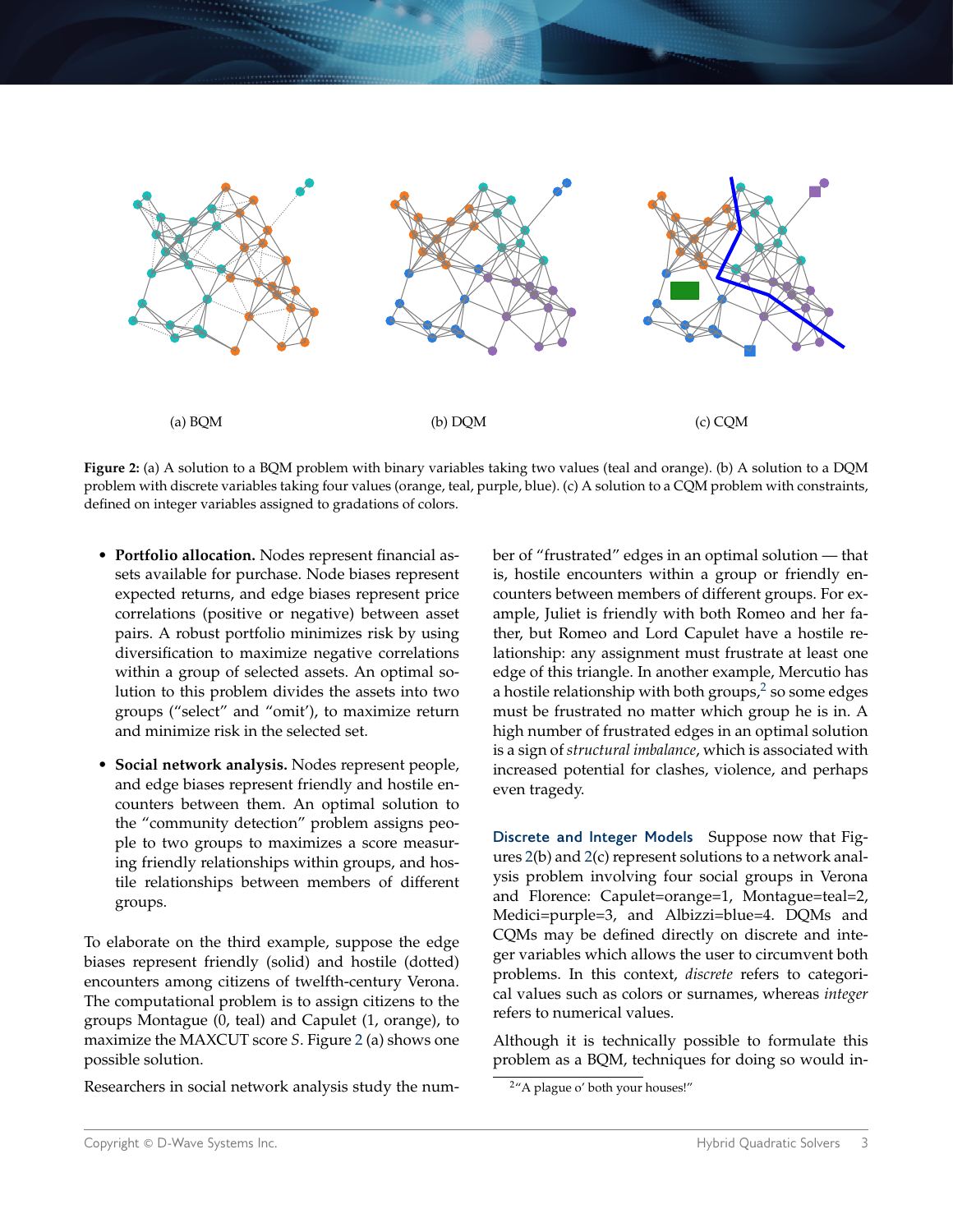volve replacing each node in the original graph with four binary nodes (one for each possible value assignment), creating a four-fold increase in problem size. It would also require rewriting the objective function to ensure that at exactly one of each binary combination (node, value) is selected. Using the DQM or CQM solvers allows the user to circumvent the problem of expanding input size and the inconvenience of problem reformulation.

**Models with Constraints** In this example problem the notational differences between DQM and CQM formulations are small: in DQM the four values are called *cases*, and the input would contain lists of valid cases that can be assigned to each node; in CQM the input would specify valid ranges of integers [0 . . . 3] for each node.

The primary difference between the CQM solver and its companions in HSS is that CQM offers a rich language for expressing *constraints* — that is, rules about what constitutes a *feasible* (i.e., valid) solution to the problem. In constrast, all solutions to (unconstrained) BQMs and DQMs are considered feasible. As before, while it is technically possible to incorporate constraints in objective functions for BQM and DQM formulations, the constraint language of CQM is much more convenient to use. In addition, the direct approach gives the CQM solver a performance edge by allowing it to recognize and avoid infeasible regions of the solution space. Furthermore, representation of more realistic models can greatly improve the practical value of solutions found by the CQM solver.

To illustrate this point, suppose that Figure [2](#page-2-0) (c) describes city features including a river (blue line), a duomo (large green square), and two palazzi (square nodes). With integer variable it becomes possible to express constraints involving (linear) sums of node and edge weights, (quadratic) sums of products of nodes and edge weights, and sums of node *values*. Rules such as the following can be expressed using this interface:

- 1. The two palazzi must be assigned to two different families.
- 2. The five nodes surrounding the duomo cannot all be from the same family.
- 3. Every family must be assigned to at least 8 and no more than 12 nodes.

4. No more than half the edges across the river can have endpoints assigned to different families.

**Problems with Integer and Real Variables** As of April 2022, the CQM solver supports representation of *continuous* models defined on real-valued variables as well as integers and binaries. Models containing real variables are typically found when the values to be assigned to nodes represent locations in space or time. Since the MAXCUT/social networking problem is not of this category, we switch to a new problem known as Job Shop Scheduling (JSS), shown in Figure [3](#page-4-0) to illustrate this new CQM feature.

An input to a JSS problem consists of a list of jobs to be performed; there are five jobs (gold, orange, green, blue, teal). Each job is divided into a sequence of tasks (colored blocks numbered 0, 1, 2, 3, 4), of varying durations (indicated by block widths). Each task is performed using a specific machine (A, B, C, D, E) in the shop.

There is one variable per task, and the values assigned to tasks are their start times. The optimization problem is to assign a time to each task so as to minimize the total *makespan* – the time between the start of the first task and the finish of the last task — while obeying two constraints:

- 1. Within a job, each task *i* must finish before its successor task  $i + 1$  can begin. In Figure [3,](#page-4-0) it is easy to verify that orange tasks obey this constraint, as do the tasks of other colors.
- 2. A machine can perform only one task at a time: in the figure, it is easy to see that no machine is assigned tasks that overlap in time.

As with MAXCUT, variations on JSS may be found in many real-world applications, for example:

• **Equipment maintenance scheduling.** The jobs correspond to corporate assets (trucks, helicopters, generators), each scheduled to undergo a series of maintenance operations. The machines correspond to separate facilities containing specialized equipment for these operations. An optimal solution schedules all task times so as to minimize total maintenance time.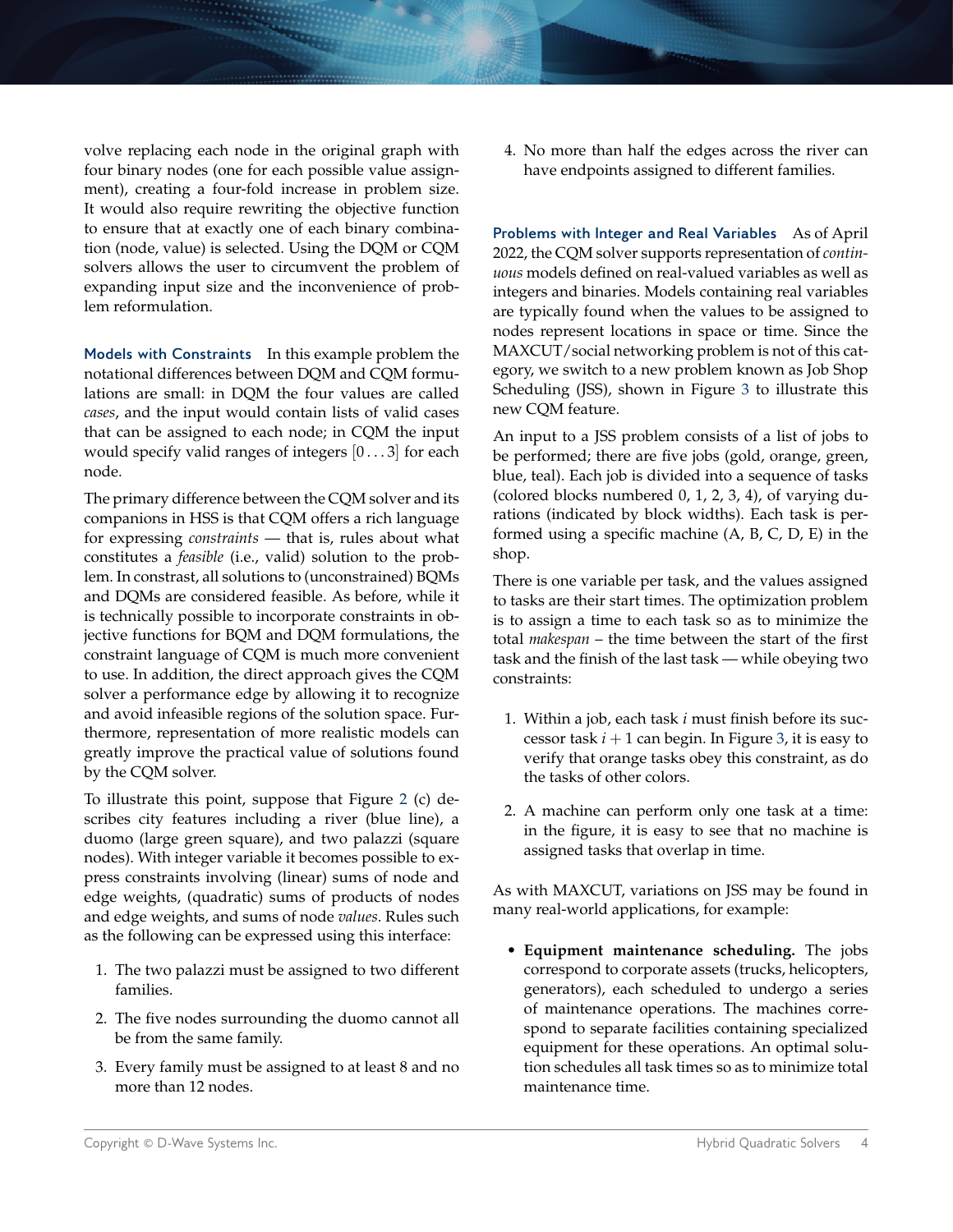<span id="page-4-0"></span>

**Figure 3:** Top: A solution to a JSS problem defined on real variables. Bottom: A solution to the same problem, with real variables replaced by integer variables. Makespan has increased 15 percent.

- **Work crew scheduling.** The "jobs" are construction sites, each consisting of certain tasks (HVAC, plumbing, flooring, paint, etc.) to be performed, in a specified order. The "machines" are specialized work crews that travel from site to site (one site per day) to perform the tasks. The optimal schedule assigns days to work crews, to minimize the time to complete construction at all sites.
- **Airport scheduling.** Arrival of an aircraft at an airport consists of a sequence of steps requiring exclusive use of certain airport resources: approach on path *A*, land on runway *B*, taxi across runway intersections *C*, *D*, and so forth. The jobs are the aircraft, the tasks are the arrival steps, and the machines are the airport resources and/ or ground crew members necessary to each step. An optimal schedule assigns times to each step to minimize the total time required for all incoming flights to arrive at their gates.

The top panel of Figure [3](#page-4-0) shows a solution to a JSS problem defined on real variables (top), and shows a solution to the same problem defined on integers (bottom).

In the top version, a task can start immediately after its predecessor ends. In the bottom version, time is divided into discrete intervals, say one hour each (shown on the bottom), and tasks are assigned to the start of each interval. A comparison of the top and bottom solutions shows that requiring each task to start at the top of the hour creates wasted time whenever a task finishes early. In this example, the use of integers instead of reals increases makespan by about 16 percent, from 14.71 to 17.

As a general rule, problems that are naturally defined in terms of real values are best solved using continuous models. At the time of this writing, the CQM solver supports a broader set of integer constraints than real constraints; formulation as an integer model may be the only available option at present. However, development of the CQM solver progresses rapidly and the variety of supported constraint types is expected to increase in future versions.

The toy problems described in this section are intended to illustrate the progressively more powerful modeling capabilities of the DQM and CQM solvers compared to the original BQM solver. However, the HSS is not de-

Copyright © D-Wave Systems Inc. The Contract of the Contract of the Contract of Hybrid Quadratic Solvers 5 and Hybrid Quadratic Solvers 5 and Hybrid Quadratic Solvers 5 and Hybrid Quadratic Solvers 5 and Hybrid Quadratic S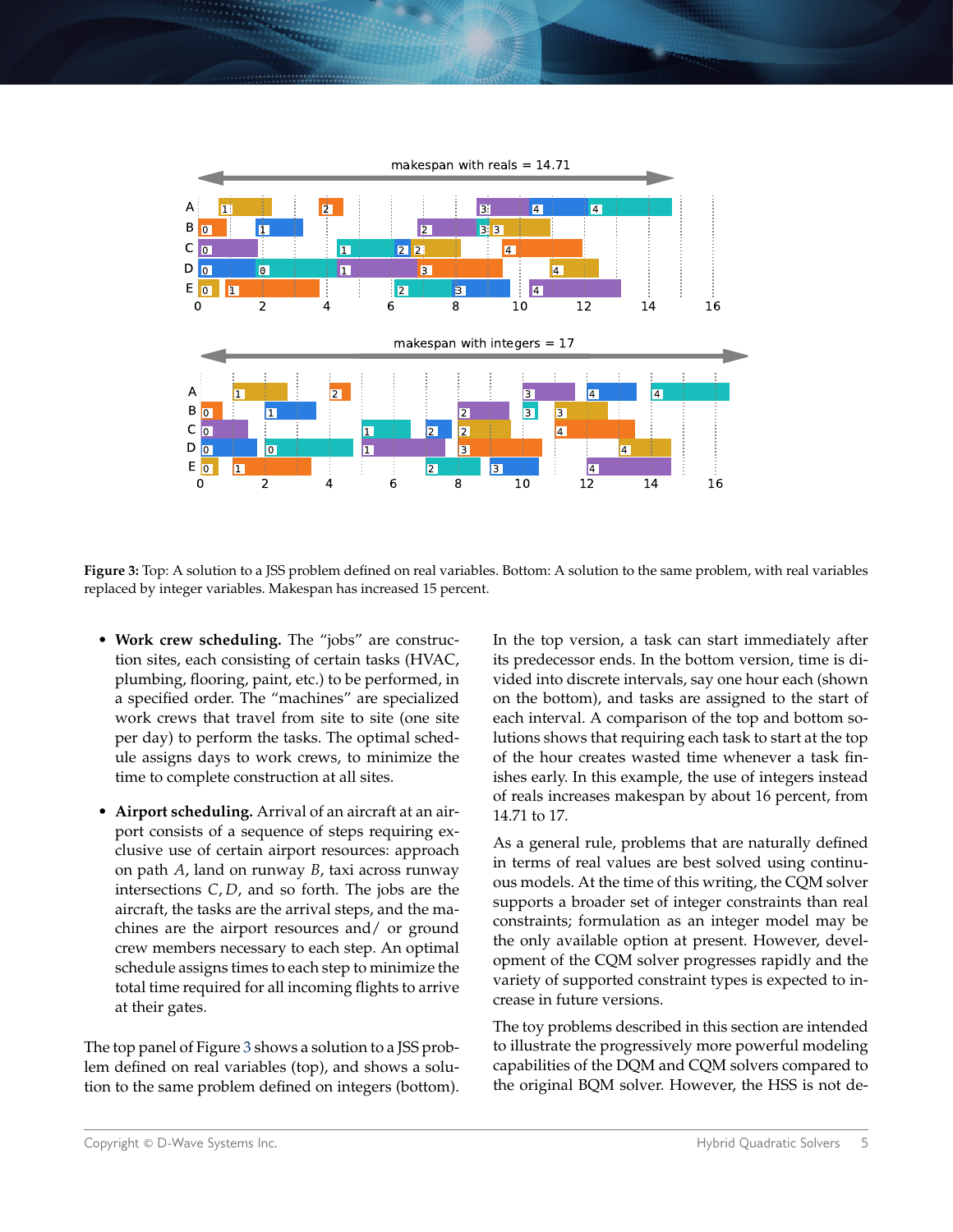<span id="page-5-0"></span>

|                           | <b>BOM</b>    | <b>DOM</b>           | <b>CQM</b>                            |
|---------------------------|---------------|----------------------|---------------------------------------|
| <b>Objective Function</b> | linear &      | linear &             | linear $&$                            |
|                           | quadratic     | quadratic            | quadratic                             |
| Variable Type             | binary        | discrete             | binary, integer, real                 |
| Max Values per Variable   | 2             | 65,000               | 2, $\pm 2^{53}$ [1]                   |
| Constraint                | via penalties | case restriction [2] | variable bounds                       |
| Representation            |               | via penalties        | integer linear & quadratic equality   |
|                           |               |                      | integer linear & quadratic inequality |
|                           |               |                      | real linear equality & inequality     |
|                           |               |                      | via penalties                         |
| Max Variables [3]         | 1 million     | 5,000                | 500,000                               |
| <b>Max Constraints</b>    |               |                      | 100,000                               |
| Max Biases [4]            | 200 million   | 5 billion            | 2 billion                             |

**Table 1:** Solvers in the HSS portfolio provide support for ever-broader categories of problems. Notes: [1] Variables are represented as dimod.BINARY, dimod.INTEGER, and dimod.REAL types. [2] The BQM solver uses case restriction for constraints involving forbidden combinations of values assigned to variables or pairs of variables. [3] In BQM and CQM solvers, the maximum number of variables is also limited by the maximum number of biases; see the documentation for details. [4] For BQM and CQM solvers the number of biases is the number of nonzero weights on all nodes and edges of the input graph; for DQM this is the number of all nonzero weights on all cases assigned to nodes and edges.

signed to solve toy problems, but rather to tackle constrained quadratic optimization problems of industrially relevant complexity and size. Table [1](#page-5-0) summarizes the features, problem types, and inputs supported by each solver.

# 3 Performance Comparison

In addition to ease-of-use and modeling power, the performance of CQM in comparison to its companions BQM and DQM is also of interest: which is the best choice for tackling the job at hand?

An apples-to-apples performance comparison requires problems that can be translated to run on all three solvers. As a general rule, translating "downstream" from BQM to DQM to CQM is straightforward, since their variable domains are increasingly general. However, reformulating problems "upstream" from CQM to DQM to BQM can sometimes be prohibitively complicated.

We have selected three problems that are simple enough to allow easy translation both upstream and downstream: for this reason the selected problems do not fully exercise the expressive power of the CQM solver.

Each problem in our test set is most naturally represented by one specific HSS solver as follows:

- The BQM problem set comprises 15 inputs from the MQLib problem repository of MAXCUT and QUBO inputs [6]. These unconstrained binary inputs represent a variety of application domains and contain  $N \in [1200 \dots 2500]$  variables.
- The DQM problem set consists of 15 inputs from the DIMACS Graph Coloring problem repository [7]. The graph coloring problem is to assign colors to nodes of a graph, so that no two edge endpoints have the same color, in a way that minimizes the total number of different colors used. These inputs come from a variety of applications and have sizes  $N \in [74...561].$
- CQM problems consist of 15 randomly generated inputs for the traveling salesperson problem (TSP). The TSP problem is to assign a "visit index" (first, second, etc.) to nodes in a graph, to minimize the total weight of edges between successively visited nodes, under the constraints that each node is visited exactly once and that each index is assigned exactly once. These inputs have sizes  $N \in$ [35 . . . 63], and uniform edge weights in [1, 2*N*].

As a side note, these problems illustrate a general prop-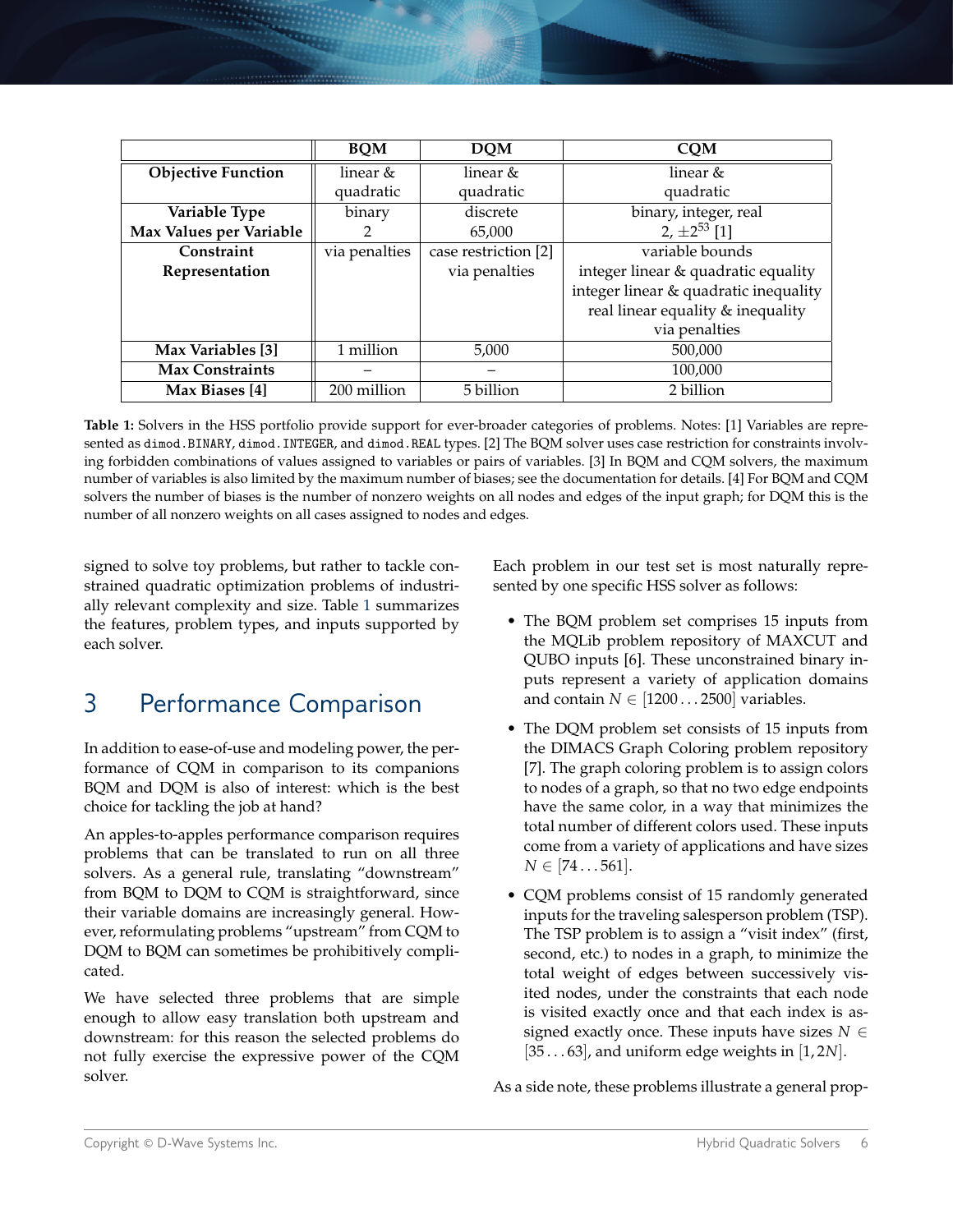<span id="page-6-0"></span>

**Figure 4:** Performance of BQM vs DQM vs CQM on three problem sets. MQLib problems are naturally expressed as BQMs; graph coloring problems are naturally expressed as DQMs; and TSP problems are naturally expressed as CQMs.

erty: increasing the variable complexity from binary to discrete to integer in a formulation tends to decrease the number of variables needed to represent the problem. In this case, TSP inputs must be kept small enough to ensure that their binary representation fits within the BQM size limits shown in Table 1.

As currently deployed, the BQM solver always returns a single solution, while the DQM and CQM solvers may return multiple solutions, depending on input properties and internal configurations. In these tests we record the best-quality solution returned with a fiveminute time limit.

For each input: let *Sbest* be the best quality score found among all solvers; let *Sworst* be the worst score over all; and let *S* denote the best score found by a given solver on this input. The error distance  $\Delta(x, y)$  denotes the positive difference between two scores, accounting for possible sign differences. The *relative error* is the scaled error distance,  $R = \Delta(S_{best}, S) / \Delta(S_{best}, S_{worst}).$ 

Figure [4](#page-6-0) shows the results. The y-axis marks relative errors for each input set (lower is better), and the x-axis shows results for three solvers in each of three input categories. Each boxplot summarizes the distribution of 15 measurements of relative error, one for each input. The area between box endpoints corresponds to the middle 50 percent of the distribution, horizontal lines within the boxes are medians, and lines and individual points outside the boxes show the distribution tails and outliers. Here are some observations.

- **MQLib**. The three left boxes compare solver performance on MQLib inputs, which are most naturally expressed as BQMs. Not surprisingly the BQM solver (blue) performs best, with median  $R = 0$ , meaning BQM found best solutions on over half its inputs. The DQM (orange) and CQM (teal) solvers are able to match this performance in some cases, with CQM outperforming DQM in terms of worst-case performance.
- **Graph Coloring**. The three center boxes compare performance on graph coloring problems which are naturally expressed as DQMs. On these problems the BQM solver shows worst performance of the three. The DQM solver is able to find good results in some problems, but the more recent CQM solver performs best overall. This outcome reflects an ongoing effort by CQM developers to detect DQM structures and apply newly developed strategies not available in DQM. We expect that CQM will eventually replace the DQM solver in HSS.
- **TSP.** The three rightmost bars compare solver performance on TSP inputs. We see significant performance improvements from the CQM solver. Although all three solvers were able to find feasible solutions to these problems, the ability to directly represent constraints means that the CQM solver does a better job of avoiding time-consuming exploration of the infeasible problem space.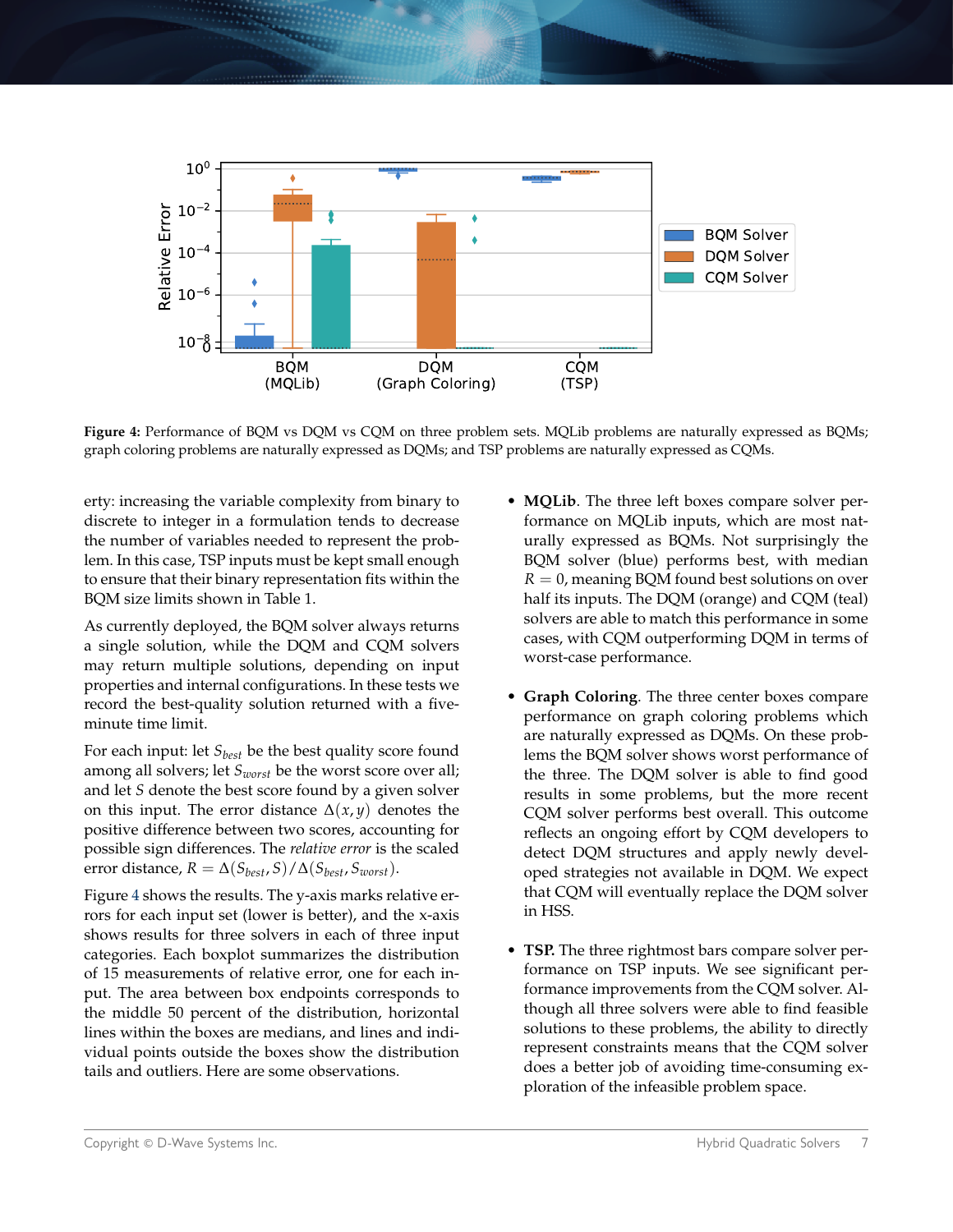<span id="page-7-0"></span>

**Figure 5:** Structure of a hybrid solver in HSS. The front end (blue) reads an input *Q* and optionally a time limit *T*. It invokes some number of heuristic solvers (threads) that run on classical CPUs and GPUs (teal) and search for good-quality solutions to *Q*. Each heuristic solver contains a quantum module (QM) that formulates and sends quantum queries to a D-Wave QPU (orange); QPU responses to these queries may be used to guide the heuristic search or to improve the quality of a current pool of solutions. Before time limit *T*, the heuristic solvers send their results to the portfolio front end, which, for example, removes duplicates and forwards a subset of solutions to the user.

This test shows the importance of choosing the right solver for the task at hand. The BQM solver shows the best performance on unconstrained binary problems, while DQM and CQM outperform it on discrete and integer problems. CQM outperforms DQM on the discrete problems tested here, and is expected eventually to outperform DQM on all discrete problems. The CQM solver is the best choice for representing and solving constrained optimization problems.

### 4 Hybrid Workflows

Every solver in the HSS portfolio incorporates a hybrid quantum-classical workflow, as shown in Figure [5.](#page-7-0) Each solver has a classical front end that reads an input *Q* and (optionally) a time limit *T*. [3](#page-7-1) It then invokes one or more hybrid heuristic solvers (computation threads) to search for good-quality solutions to *Q*.

The heuristic solvers run in parallel on state-of-the-art CPU and/or GPU platforms provided by Amazon Web Services[4](#page-7-2) (AWS). Each contains a classical *heuristic mod-* *ule* that explores the solution space, and a *quantum module (QM)*, which formulates *quantum queries* that are sent to a back-end Advantage QPU. Replies from the QPU are used to guide the heuristic module toward more promising areas of the search space, or to find improvements to existing solutions. Each heuristic sends its best solutions to the front end before the time limit is reached, and the front end forwards best results to the user.

**Accelerating Convergence to Better-Quality Solutions** This arrangement of classical and quantum solvers working in tandem makes possible a phenomenon illustrated in Figure [6,](#page-8-0) from tests using the CQM solver.

Internal versions of HSS solvers $5$  can operate in two modes, called workflows: in the *hybrid* workflow (orange) the QM module is active; in the *heuristic* workflow (blue) the QM module is disabled and the classi-

<span id="page-7-1"></span> $3$ If none is provided by the user, a default time that depends on input size is used.

<span id="page-7-2"></span><sup>4</sup>Amazon Web Services is a trademark of Amazon Technologies, Inc.

<span id="page-7-3"></span><sup>&</sup>lt;sup>5</sup>These tests were carried out using a "laboratory" version of the CQM solver, which runs single-threaded on a single platform. In contrast, the HSS production solvers available to the public are deployed for multi-threaded use in the cloud. For reasons of efficiency they do not offer the heuristic workflow option to users; in addition, accurate runtime control and reporting is problematic. For these reasons, the results of this section may differ somewhat from those observed in deployed systems, though we expect that latter to be generally more efficient.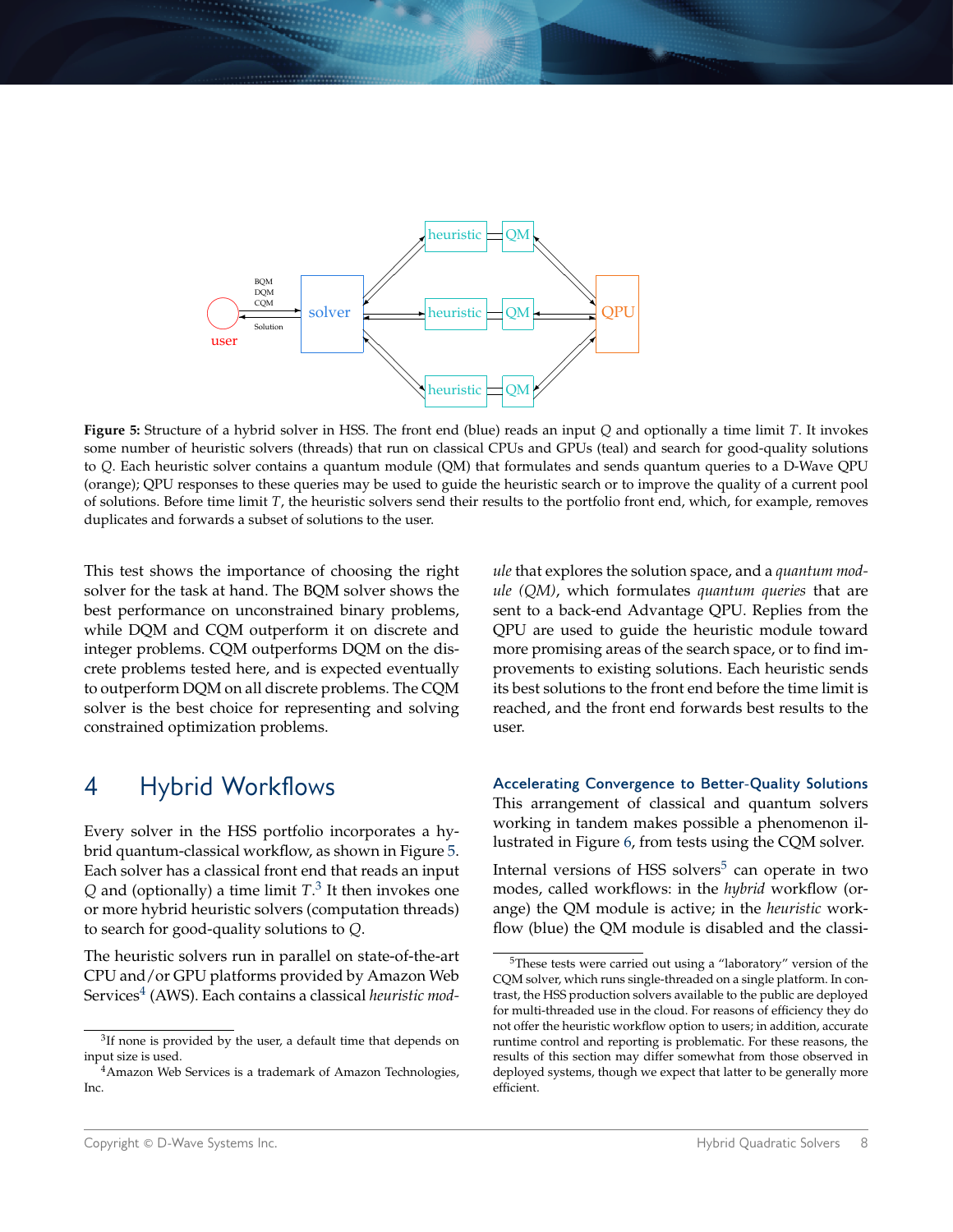<span id="page-8-0"></span>

**Figure 6:** Hybrid workflows sampled at different time limits *T* can exhibit *hybrid acceleration*, converging to better solutions faster than purely classical workflows.

cal heuristic works alone. Note that for reasons of efficiency, the heuristic workflow option is not available in HSS solvers that are deployed for public use.

The three panels correspond to three individual inputs. The *y*-axis corresponds to relative errors observed, at time limits *T* between 3 seconds and 3000 seconds (50 minutes), marked on the *x*-axis. The boxplots summarize sampled relative errors over 75 independent trials for each workflow and each time limit. Note that the hybrid workflow converges more quickly to better results, returning better solutions at some time limits. We call this phenomenon *hybrid acceleration*.

The nature of hybrid acceleration varies from input to input. For example the top panel shows small but steady differences in solution quality over the range of sampled times, while the bottom panel shows significant acceleration around  $T = 30$  seconds, that disappears by  $T = 300$  seconds. As a general rule, hybrid acceleration cannot be observed at higher *T*, when both workflows have had enough time to converge to the same (presumably optimal) solutions.

Like its companions in the HSS, the CQM solver is designed in such a way that the QPU always has a chance to accelerate convergence in this way. This does not necessarily mean that acceleration always occurs: some inputs are easy enough to be solved heuristically without needing a quantum boost, and some inputs may have complex structures that resist acceleration.

# 5 Remarks

This report introduces a new CQM solver for constrained quadratic models to D-Wave's hybrid solver portfolio. The CQM solver can model problems defined on integer variables, and offers an easy-to-use interface that supports direct representation of problem constraints. These capabilities bring a much larger region of the constrained optimization problem space within scope of the HSS.

Because CQM is able to represent constraints explicitly, it tends to be more efficient than its companions at finding good-quality feasible solutions to constrained problems. However, unconstrained binary problems can be more efficiently solved by the BQM solver.

Like its companions in HSS, the CQM solver incor-